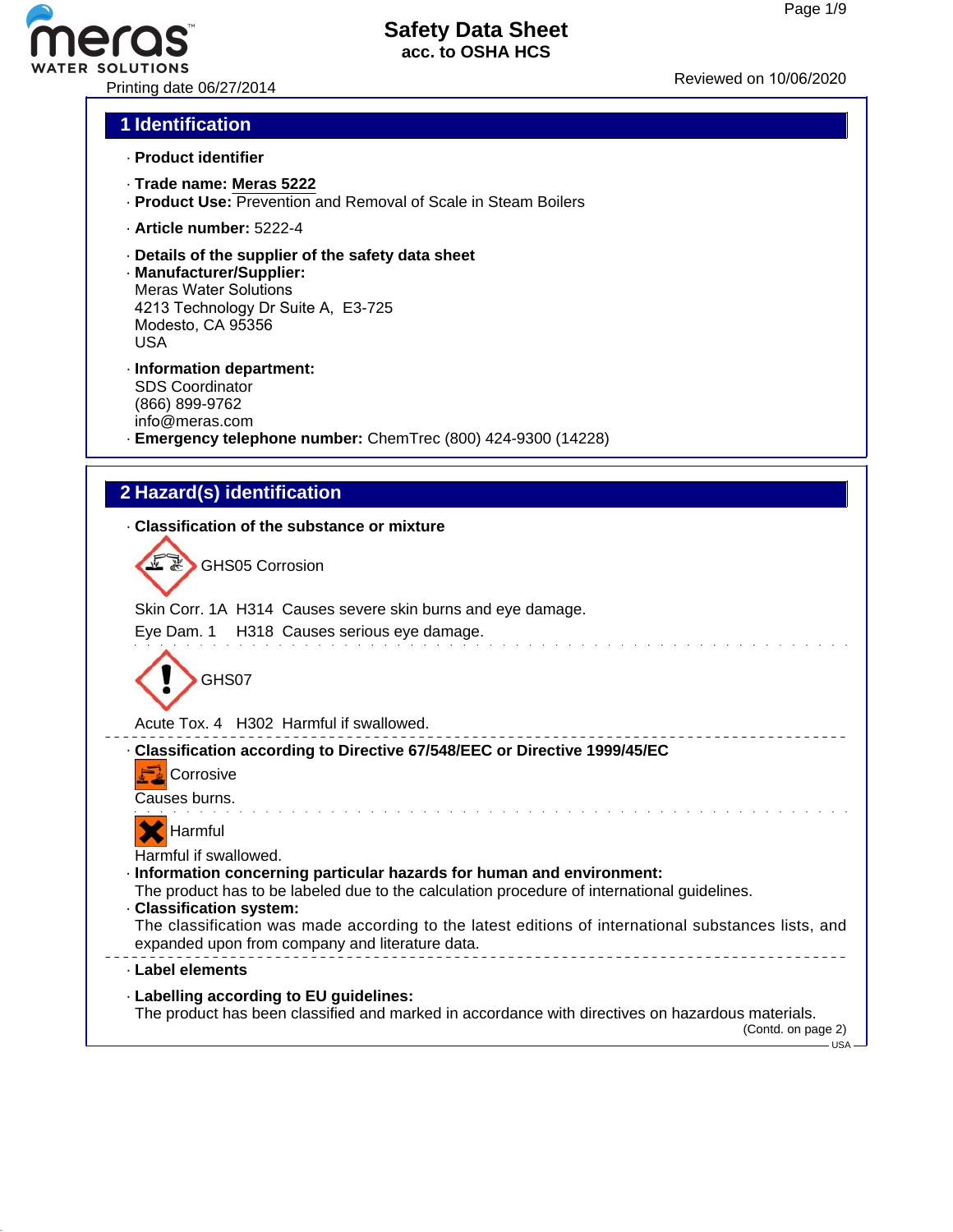Printing date 06/27/2014<br>Printing date 06/27/2014

### **Trade name: Meras 5222**



### **3 Composition/information on ingredients**

### · **Chemical characterization: Mixtures**

· **Description:** Mixture of the substances listed below with nonhazardous additions.

| · Dangerous components: |                                                  |       |  |  |
|-------------------------|--------------------------------------------------|-------|--|--|
|                         | 64-02-8 Tetrasodium Ethylenediamine Tetraacetate | 39.0% |  |  |
|                         | 1310-73-2 Sodium Hydroxide                       | 1.6%  |  |  |
|                         | 5064-31-3 Trisodium Nitrilotriacetate            | .0%   |  |  |
| $HSA -$                 |                                                  |       |  |  |

(Contd. on page 3)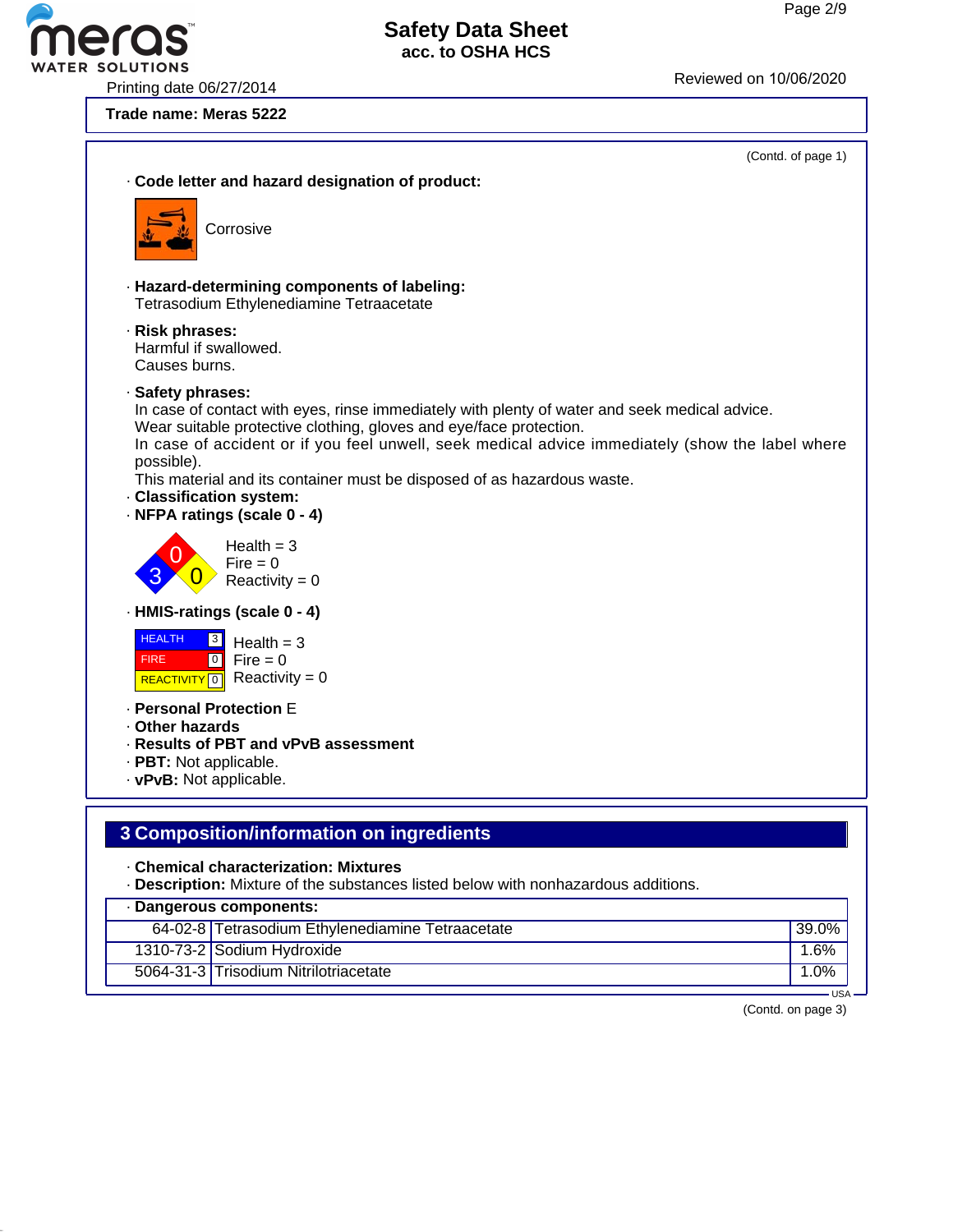(Contd. of page 2)



### **Safety Data Sheet acc. to OSHA HCS**

**Trade name: Meras 5222**

### **4 First-aid measures**

- · **Description of first aid measures**
- · **General information:**

Immediately remove any clothing soiled by the product.

Symptoms of poisoning may even occur after several hours; therefore medical observation for at least 48 hours after the accident.

- · **After inhalation:** In case of unconsciousness place patient stably in side position for transportation.
- · **After skin contact:** Immediately wash with water and soap and rinse thoroughly.
- · **After eye contact:** Rinse opened eye for several minutes under running water. Then consult a doctor.
- · **After swallowing:** Immediately call a doctor.

Drink copious amounts of water and provide fresh air. Immediately call a doctor.

- · **Information for doctor:**
- · **Most important symptoms and effects, both acute and delayed** No further relevant information available.
- · **Indication of any immediate medical attention and special treatment needed** No further relevant information available.

### **5 Fire-fighting measures**

- · **Extinguishing media**
- · **Suitable extinguishing agents:** CO2, extinguishing powder or water spray. Fight larger fires with water spray or alcohol resistant foam.
- · **Special hazards arising from the substance or mixture** No further relevant information available.
- · **Advice for firefighters**
- · **Protective equipment:** No special measures required.

### **6 Accidental release measures**

- · **Personal precautions, protective equipment and emergency procedures** Wear protective equipment. Keep unprotected persons away.
- · **Environmental precautions:** Dilute with plenty of water.

Do not allow to enter sewers/ surface or ground water.

· **Methods and material for containment and cleaning up:**

Absorb with liquid-binding material (sand, diatomite, acid binders, universal binders, sawdust). Use neutralizing agent.

Dispose contaminated material as waste according to item 13.

Ensure adequate ventilation.

· **Reference to other sections** See Section 7 for information on safe handling. See Section 8 for information on personal protection equipment. See Section 13 for disposal information.

### **7 Handling and storage**

· **Handling:**

· **Precautions for safe handling** Ensure good ventilation/exhaustion at the workplace.

· **Information about protection against explosions and fires:** No special measures required.

(Contd. on page 4)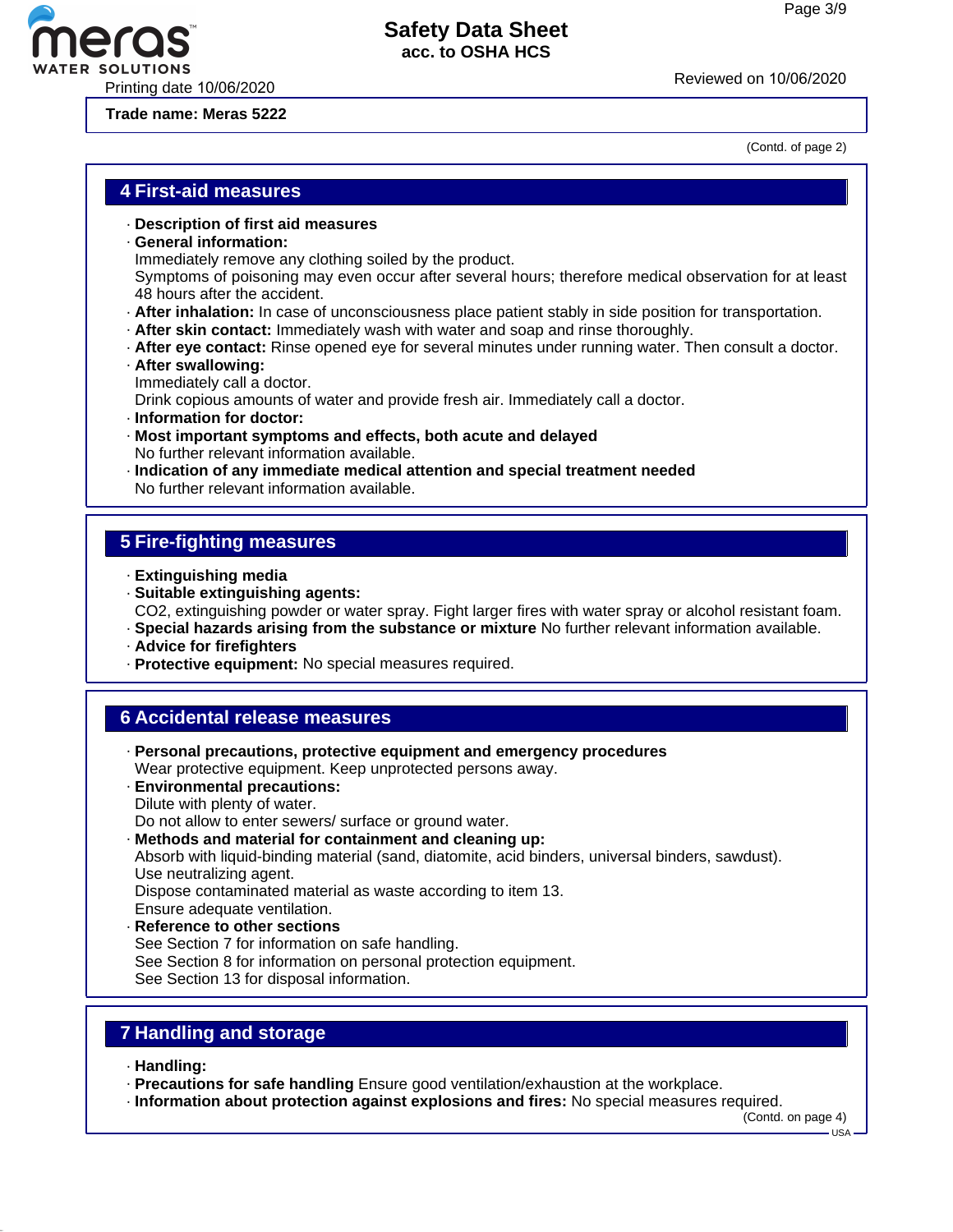## **Safety Data Sheet**

**acc. to OSHA HCS**

## WATER SOLUTIONS<br>Printing date 06/27/2014 Reviewed on 10/06/2020

**Trade name: Meras 5222**

 $\bullet$ 

ero

| (Contd. of page 3)                                                                                                                                                                                                                                                                                                                                                                                                                                                                                                                                                                                                 |
|--------------------------------------------------------------------------------------------------------------------------------------------------------------------------------------------------------------------------------------------------------------------------------------------------------------------------------------------------------------------------------------------------------------------------------------------------------------------------------------------------------------------------------------------------------------------------------------------------------------------|
| Conditions for safe storage, including any incompatibilities<br>· Storage:                                                                                                                                                                                                                                                                                                                                                                                                                                                                                                                                         |
| Requirements to be met by storerooms and receptacles:<br>The recommended storage temperature is above 32F, preferably at room<br>temperature (70F)                                                                                                                                                                                                                                                                                                                                                                                                                                                                 |
| Store closed containers in a cool, dry, well-ventilated area with acid-resistant floors. Keep<br>out of direct sunlight and away from water, heat and incompatible materials.<br>· Information about storage in one common storage facility: Not required.                                                                                                                                                                                                                                                                                                                                                         |
| · Further information about storage conditions: Keep receptacle tightly sealed.<br>· Specific end use(s) No further relevant information available.                                                                                                                                                                                                                                                                                                                                                                                                                                                                |
| 8 Exposure controls/personal protection                                                                                                                                                                                                                                                                                                                                                                                                                                                                                                                                                                            |
| - Additional information about design of technical systems: No further data; see item 7.                                                                                                                                                                                                                                                                                                                                                                                                                                                                                                                           |
| . Control parameters                                                                                                                                                                                                                                                                                                                                                                                                                                                                                                                                                                                               |
| Components with limit values that require monitoring at the workplace:                                                                                                                                                                                                                                                                                                                                                                                                                                                                                                                                             |
| 1310-73-2 Sodium Hydroxide                                                                                                                                                                                                                                                                                                                                                                                                                                                                                                                                                                                         |
| PEL Long-term value: 2 mg/m <sup>3</sup>                                                                                                                                                                                                                                                                                                                                                                                                                                                                                                                                                                           |
| REL Ceiling limit value: 2 mg/m <sup>3</sup><br>TLV Ceiling limit value: 2 mg/m <sup>3</sup>                                                                                                                                                                                                                                                                                                                                                                                                                                                                                                                       |
| . Additional information: The lists that were valid during the creation were used as basis.                                                                                                                                                                                                                                                                                                                                                                                                                                                                                                                        |
| · Exposure controls<br>· Personal protective equipment:<br>· General protective and hygienic measures:<br>Keep away from foodstuffs, beverages and feed.<br>Immediately remove all soiled and contaminated clothing.<br>Wash hands before breaks and at the end of work.<br>Do not inhale gases / fumes / aerosols.<br>Avoid contact with the eyes and skin.<br>· Breathing equipment:<br>In case of brief exposure or low pollution use respiratory filter device. In case of intensive or longer<br>exposure use respiratory protective device that is independent of circulating air.<br>· Protection of hands: |
| Protective gloves                                                                                                                                                                                                                                                                                                                                                                                                                                                                                                                                                                                                  |
| The glove material has to be impermeable and resistant to the product/ the substance/ the preparation.<br>Due to missing tests no recommendation to the glove material can be given for the product/ the<br>preparation/ the chemical mixture.<br>Selection of the glove material on consideration of the penetration times, rates of diffusion and the<br>degradation                                                                                                                                                                                                                                             |
| Material of gloves<br>The selection of the suitable gloves does not only depend on the material, but also on further marks of<br>quality and varies from manufacturer to manufacturer. As the product is a preparation of several<br>substances, the resistance of the glove material can not be calculated in advance and has therefore to<br>be checked prior to the application.<br>- Penetration time of glove material                                                                                                                                                                                        |
| The exact break through time has to be found out by the manufacturer of the protective gloves and has<br>to be observed.                                                                                                                                                                                                                                                                                                                                                                                                                                                                                           |

 $-$ USA -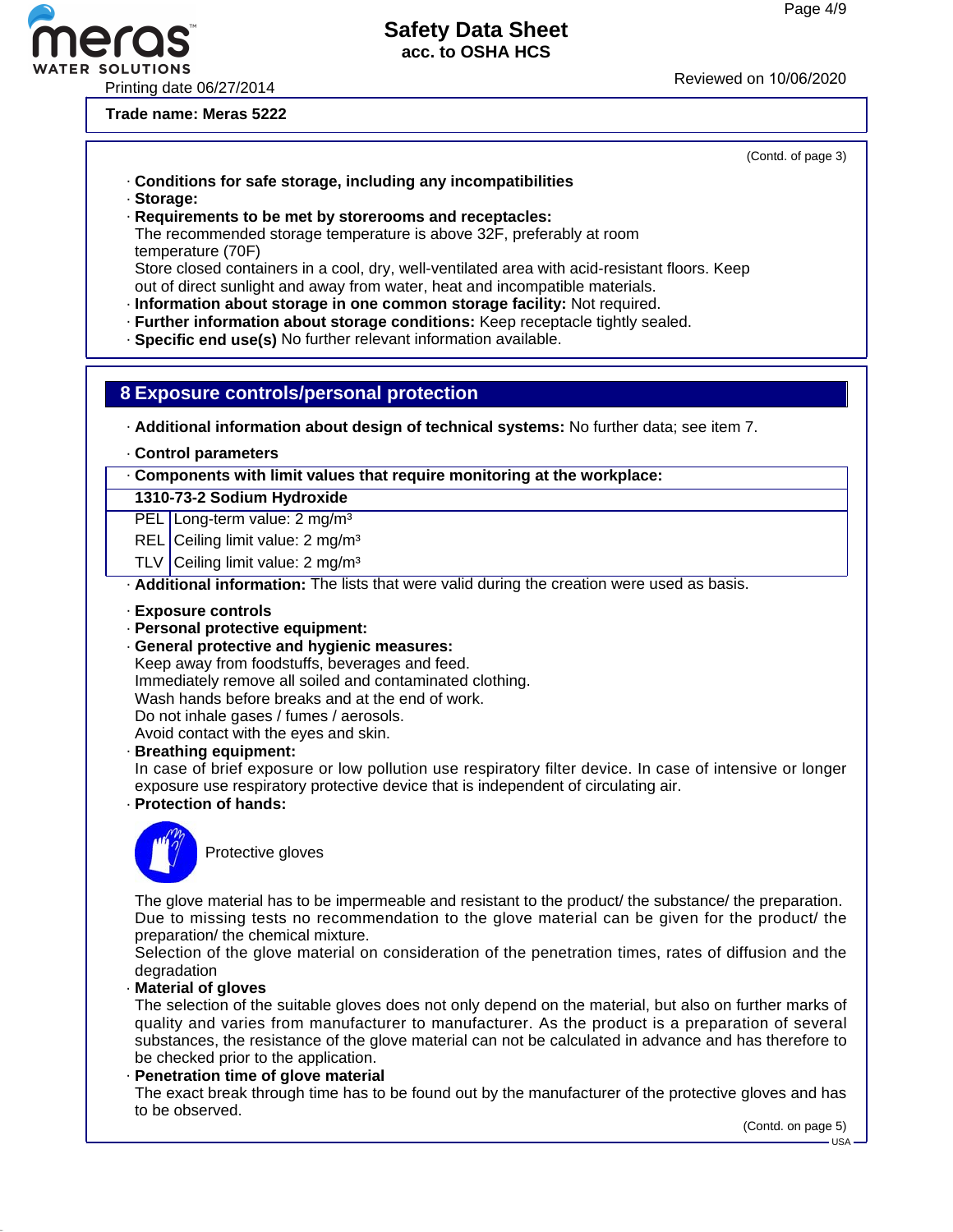(Contd. of page 4)

## **eras**

### **Safety Data Sheet acc. to OSHA HCS**

WATER SOLUTIONS<br>Printing date 06/27/2014 Reviewed on 10/06/2020

**Trade name: Meras 5222**

· **Eye protection:**



Tightly sealed goggles

### **9 Physical and chemical properties**

| · Information on basic physical and chemical properties<br><b>General Information</b> |                                               |
|---------------------------------------------------------------------------------------|-----------------------------------------------|
| · Appearance:                                                                         |                                               |
| Form:                                                                                 | Liquid                                        |
| Color:                                                                                | Colorless                                     |
| · Odor:                                                                               | Mild                                          |
| · Odour threshold:                                                                    | Not determined.                               |
| · pH-value at 20 °C (68 °F):                                                          | < 11.8                                        |
| · Change in condition                                                                 |                                               |
| <b>Melting point/Melting range:</b>                                                   | Undetermined.                                 |
| <b>Boiling point/Boiling range:</b>                                                   | 106 °C (223 °F)                               |
| · Flash point:                                                                        | Not applicable.                               |
| · Flammability (solid, gaseous):                                                      | Not applicable.                               |
| · Ignition temperature:                                                               |                                               |
| <b>Decomposition temperature:</b>                                                     | Not determined.                               |
| · Auto igniting:                                                                      | Product is not selfigniting.                  |
| Danger of explosion:                                                                  | Product does not present an explosion hazard. |
| · Explosion limits:                                                                   |                                               |
| Lower:                                                                                | Not determined.                               |
| Upper:                                                                                | Not determined.                               |
| · Vapor pressure:                                                                     | Not determined.                               |
| · Density:                                                                            | Not determined.                               |
| · Relative density                                                                    | Not determined.                               |
| · Vapor density                                                                       | Not determined.                               |
| · Evaporation rate                                                                    | Not determined.                               |
| · Solubility in / Miscibility with                                                    |                                               |
| Water:                                                                                | Fully miscible.                               |
| - Partition coefficient (n-octanol/water): Not determined.                            |                                               |
| · Viscosity:                                                                          |                                               |
| Dynamic:                                                                              | Not determined.                               |
| Kinematic:                                                                            | Not determined.                               |
| · Solvent content:                                                                    |                                               |
| <b>Organic solvents:</b>                                                              | 0.0%                                          |
| <b>Solids content:</b>                                                                | 2.6%                                          |
|                                                                                       | (Contd. on page 6)<br>– USA −                 |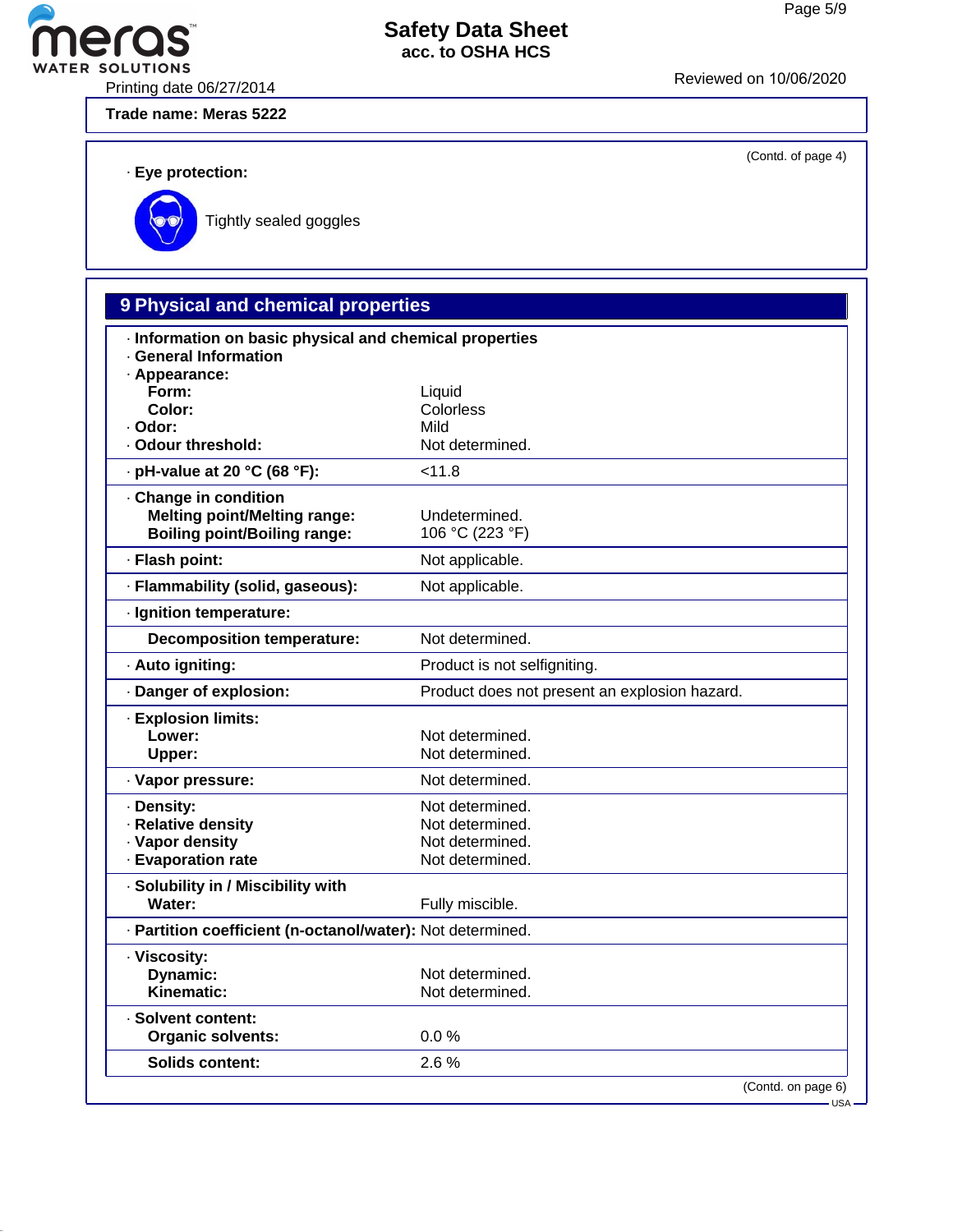

Printing date 06/27/2014 Reviewed on 10/06/20<sup>20</sup>

**Trade name: Meras 5222**

(Contd. of page 5)

· **Other information** No further relevant information available.

### **10 Stability and reactivity**

- · **Reactivity**
- · **Chemical stability**
- · **Thermal decomposition / conditions to be avoided:**

No decomposition if used according to specifications.

- · **Possibility of hazardous reactions** No dangerous reactions known.
- · **Conditions to avoid** No further relevant information available.
- · **Incompatible materials:** No further relevant information available.
- · **Hazardous decomposition products:** No dangerous decomposition products known.

### **11 Toxicological information**

· **Information on toxicological effects**

· **Acute toxicity:**

### · **LD/LC50 values that are relevant for classification:**

**1310-73-2 Sodium Hydroxide**

Oral LD50 2000 mg/kg (rat)

- · **Primary irritant effect:**
- · **on the skin:** Caustic effect on skin and mucous membranes.
- · **on the eye:** Strong caustic effect.
- · **Sensitization:** No sensitizing effects known.
- · **Additional toxicological information:**

The product shows the following dangers according to internally approved calculation methods for preparations:

- Harmful
- **Corrosive**

Swallowing will lead to a strong caustic effect on mouth and throat and to the danger of perforation of esophagus and stomach.

### · **Carcinogenic categories**

· **IARC (International Agency for Research on Cancer)**

None of the ingredients is listed.

### · **NTP (National Toxicology Program)**

None of the ingredients is listed.

### **12 Ecological information**

- · **Toxicity**
- · **Aquatic toxicity:** No further relevant information available.
- · **Persistence and degradability** No further relevant information available.
- · **Behavior in environmental systems:**
- · **Bioaccumulative potential** No further relevant information available.
- · **Mobility in soil** No further relevant information available.

(Contd. on page 7)

 $-1$ ISA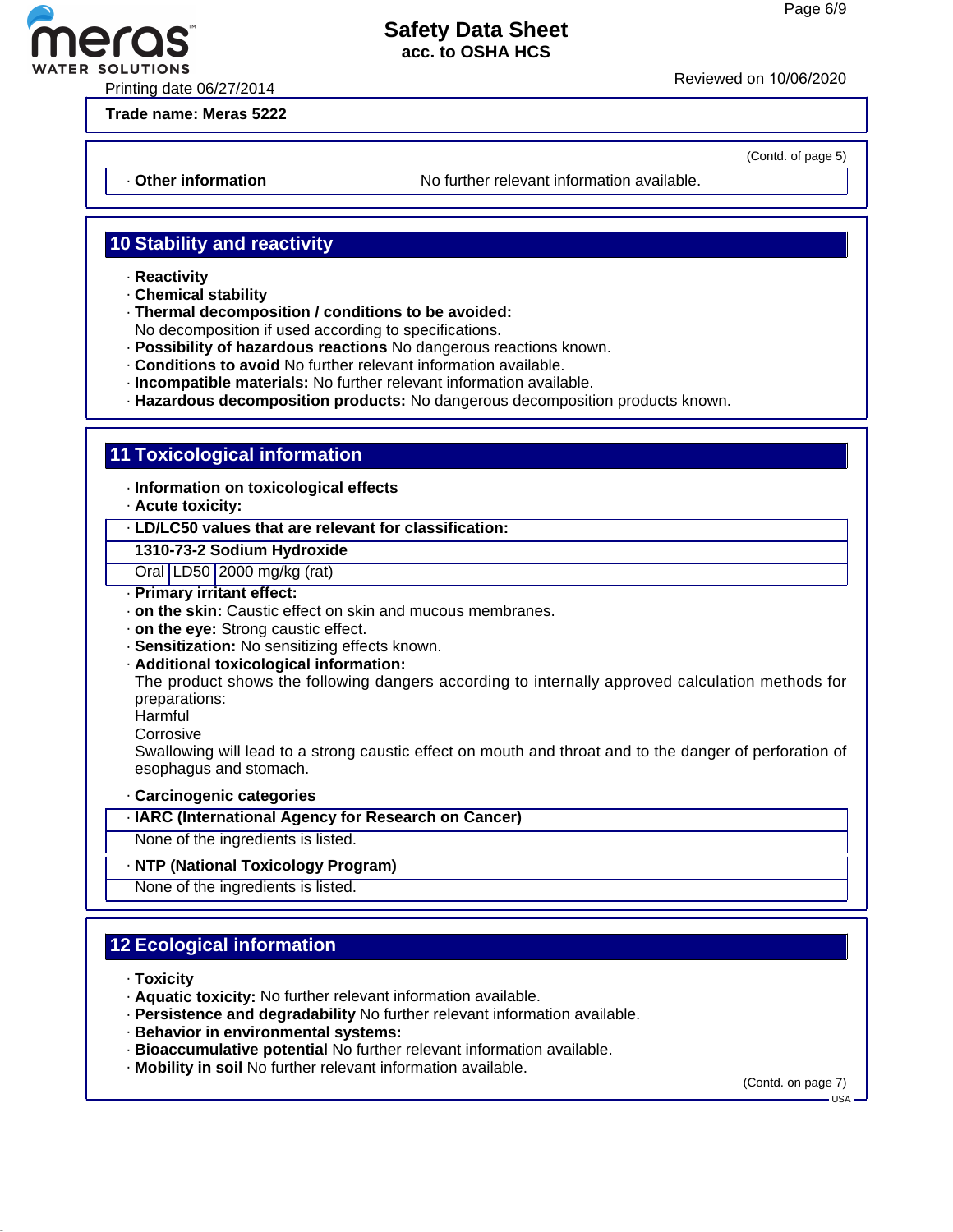(Contd. of page 6)

### **Safety Data Sheet acc. to OSHA HCS**

Printing date 06/27/2014<br>Printing date 06/27/2014

**Trade name: Meras 5222**

### · **Additional ecological information:**

· **General notes:**

Water hazard class 2 (Self-assessment): hazardous for water

Do not allow product to reach ground water, water course or sewage system.

Must not reach bodies of water or drainage ditch undiluted or unneutralized.

Danger to drinking water if even small quantities leak into the ground.

Rinse off of bigger amounts into drains or the aquatic environment may lead to increased pH-values. A high pH-value harms aquatic organisms. In the dilution of the use-level the pH-value is considerably reduced, so that after the use of the product the aqueous waste, emptied into drains, is only low waterdangerous.

- · **Results of PBT and vPvB assessment**
- · **PBT:** Not applicable.
- · **vPvB:** Not applicable.

· **Other adverse effects** No further relevant information available.

### **13 Disposal considerations**

· **Waste treatment methods**

· **Recommendation:**

Must not be disposed of together with household garbage. Do not allow product to reach sewage system.

- · **Uncleaned packagings:**
- · **Recommendation:** Disposal must be made according to official regulations.
- · **Recommended cleansing agent:** Water, if necessary with cleansing agents.

| · UN-Number                  |                                                                |
|------------------------------|----------------------------------------------------------------|
| · DOT, IMDG, IATA            | <b>UN3267</b>                                                  |
| · UN proper shipping name    |                                                                |
| $\cdot$ DOT                  | Corrosive liquid, basic, organic, n.o.s. (Sodium<br>hydroxide) |
| · IMDG, IATA                 | CORROSIVE LIQUID, BASIC, ORGANIC, N.O.S.<br>(SODIUM HYDROXIDE) |
| · Transport hazard class(es) |                                                                |
| · DOT                        |                                                                |
| DRROSI'                      |                                                                |
| · Class                      | 8 Corrosive substances.                                        |
| · Label                      | 8                                                              |
| · IMDG, IATA                 |                                                                |
|                              |                                                                |
| · Class                      | 8 Corrosive substances.                                        |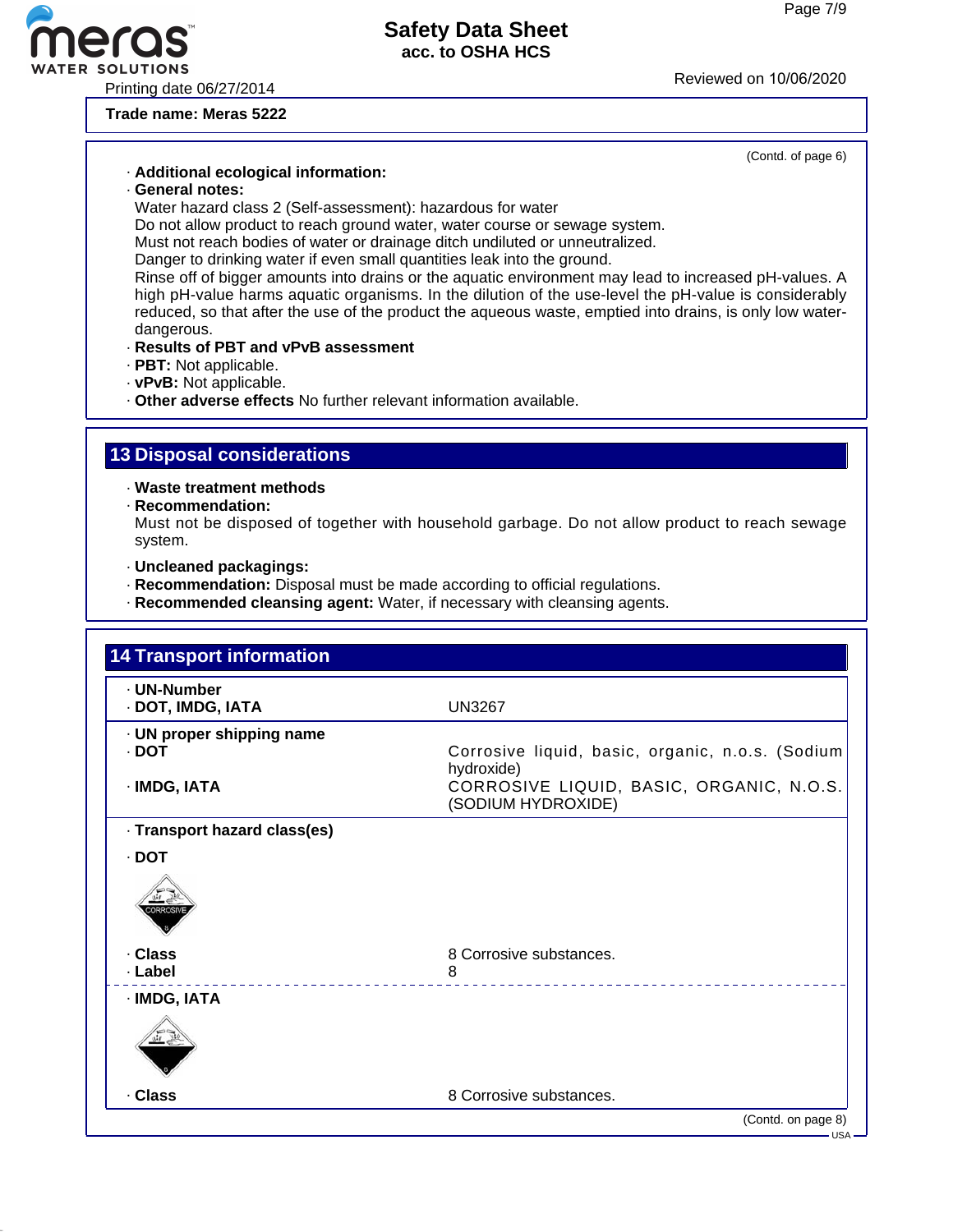

**Trade name: Meras 5222**

|                                                                                                        | (Contd. of page 7)                                                             |  |  |
|--------------------------------------------------------------------------------------------------------|--------------------------------------------------------------------------------|--|--|
| · Label                                                                                                | 8                                                                              |  |  |
| · Packing group<br>· DOT, IMDG, IATA                                                                   | Ш                                                                              |  |  |
| - Environmental hazards:<br>· Marine pollutant:                                                        | No                                                                             |  |  |
| · Special precautions for user<br>· Danger code (Kemler):<br>- EMS Number:<br>- Segregation groups     | <b>Warning: Corrosive substances</b><br>80<br>$F-A, S-B$<br><b>Alkalis</b>     |  |  |
| · Transport in bulk according to Annex II of<br><b>MARPOL73/78 and the IBC Code</b><br>Not applicable. |                                                                                |  |  |
| · UN "Model Regulation":                                                                               | UN3267, Corrosive liquid, basic, organic, n.o.s. (Sodium<br>hydroxide), 8, III |  |  |

### **15 Regulatory information**

· **Safety, health and environmental regulations/legislation specific for the substance or mixture** · **Sara**

| · Section 355 (extremely hazardous substances):                  |                               |
|------------------------------------------------------------------|-------------------------------|
| None of the ingredients is listed.                               |                               |
| · Section 313 (Specific toxic chemical listings):                |                               |
| None of the ingredients is listed.                               |                               |
| · TSCA (Toxic Substances Control Act):                           |                               |
| All ingredients are listed.                                      |                               |
| Proposition 65                                                   |                               |
| Chemicals known to cause cancer:                                 |                               |
| None of the ingredients is listed.                               |                               |
| Chemicals known to cause reproductive toxicity for females:      |                               |
| None of the ingredients is listed.                               |                               |
| Chemicals known to cause reproductive toxicity for males:        |                               |
| None of the ingredients is listed.                               |                               |
| Chemicals known to cause developmental toxicity:                 |                               |
| None of the ingredients is listed.                               |                               |
| · Carcinogenic categories                                        |                               |
| <b>EPA (Environmental Protection Agency)</b>                     |                               |
| None of the ingredients is listed.                               |                               |
| · TLV (Threshold Limit Value established by ACGIH)               |                               |
| None of the ingredients is listed.                               |                               |
| NIOSH-Ca (National Institute for Occupational Safety and Health) |                               |
| None of the ingredients is listed.                               |                               |
| · OSHA-Ca (Occupational Safety & Health Administration)          |                               |
| None of the ingredients is listed.                               |                               |
|                                                                  | (Contd. on page 9)<br>$USA -$ |